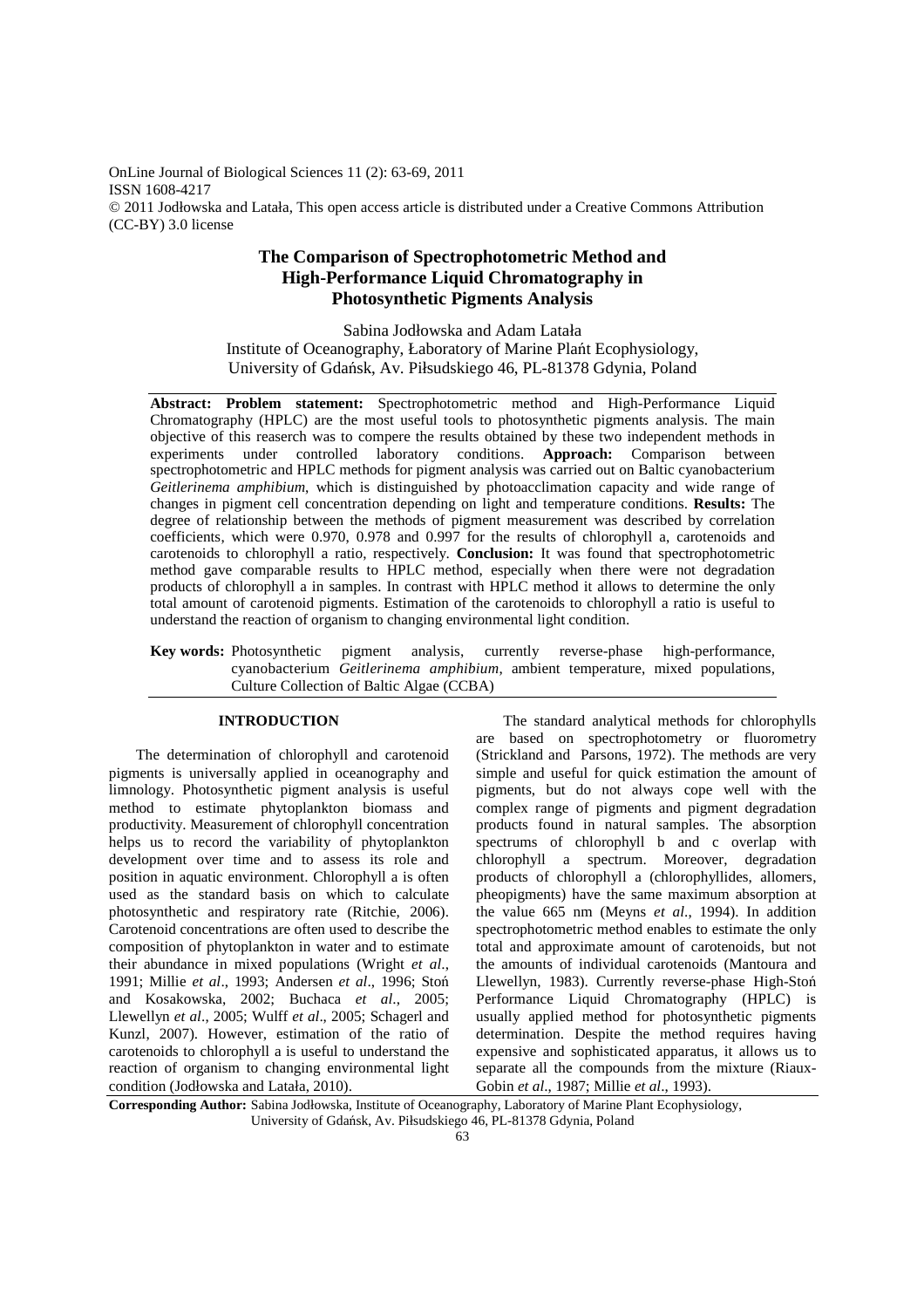At present work photosynthetic pigments were determined by two methods: spectrophotometric and chromatographic with the aim of comparing the results obtained by two independent methods. Chlorophyll a and carotenoid pigments were analyzed in cyanobacterium *G. amphibium*, which shows acclimation capacity to irradiance and a wide range of changes in photosynthetic pigment concentration (Latała and Misiewicz, 2000).

# **MATERIALS AND METHODS**

 The experiments were carried out on cyanobacterium *Geitlerinema amphibium* BA-13 (AG. ex GOM.) Anagnostidis and Komarek (1989). This strain was isolated from microbial mats of the costal part of Puck Bay near Władyslawowo (Southern Baltic, Poland) (Latała and Misiewicz, 2000) and is maintained as unialgal culture in Culture Collection of Baltic Algae (CCBA) (http://pasat.ocean.univ.gda.pl/~ccba/) at the Institute of Oceanography, University of Gdańsk, Poland (Latała *et al*., 2006). The batch cultures were carried out in sterilized BG-11 medium (Stanier *et al*., 1971) in 300 mL glass Erlenmeyer flasks. The media were prepared from natural Baltic water with salinity of about 8 psu after filtering through GF/C Whatman filters. Microscopic observations of cyanobacteria cultures did not show bacterial contaminations.

 Appling factorial experiments the following combinations of light and temperature were used:

Light: The incubation vessels were kept in incubators in 16:8 h L:D cycle and irradiances: 5, 65 and 125  $\mu$ mol photons·m<sup>-2</sup>·sec<sup>-1</sup>. The source of Photosynthetic Active Radiation (PAR) were fluorescent lamps, Sylvania cool white 40 W and for more intensive light-combined with halogen lamps, Sylvania 100 W. The intensity of PAR was measured using a quantum-meter Li Cor (LI-189) with a cosine collector.

**Temperature:** The influence of temperature was tested in following values: 15, 22.5 and 30°C.

 The extraction of chlorophyll a and carotenoids was carried out in cold 90% acetone, in darkness, at - 20°C for 4 h (Strickland and Parsons, 1972). To improve extraction, the cells were disintegrated for 2 min in an ultrasonic bath. To remove cell debris and filter particles the pigment extract was centrifuged at 5000 rpm for 5-10 min.

 The extinction was estimated at 664, 480 and 750 nm with spectrophotometer UV-VIS 1202 Shimadzu and using 1 cm glass cuvette. The concentration of carotenoids was calculated by the formula (Strickland and Parsons, 1972): Car  $(\mu g \cdot mL^{-1}) = 4 \cdot (E_{480} E_{750}$ )· $V_a$ · $V_b$ <sup>-1</sup> while the concentration of chlorophyll a was estimated by the formula: Chla  $(\mu g \cdot mL^{-1})$  = 11.403· $(A_{664} - A_{750})$ · $V_a$ · $V_b$ <sup>-1</sup>, derived on the basis of a factor. Designations at the formulas are:  $V_a$ -extract volume (mL) and  $V_b$ -sample volume (mL).

 To analyze pigment composition a Waters liquid chromatography equipped with diode array detector was used. The absorption spectrum for each of the separated pigments was measured from 350-700 nm, but detection at 440 nm. The separation was carried out at ambient temperature, on Vydac 201TP (C18) analytical column (dimensions 250×4.6 mm) protected by a guard column. Pigments were analysed using the method of (Mantoura and Llewellyn, 1983), which was modified and adjusted to experimental material (Jodłowska and Latała, 2003).

 To identification and quantification of pigments, high purity standards (myxoxanthophyll, zeaxanthine, β-carotene and chlorophyll a) were used from International Agency for  $^{14}$ C Determination VKI in Denmark. To determination of cis-βcarotene, standard culture of *Dunaliella tertiolecta*-CCMP (Wright *et al*., 1991) was used.

 The experiments were carried out in double and from each replicate two independent samples were analyzed. To determine the influence of light and temperature and their interaction on pigment concentration in *G. amphibium* cultures, factorial experiments were carried out. In the method applied the values of the independent variables occur at the same intervals and always in quadruplicate. It enables calculations by creating polynomials that are mutually orthogonal. The fitting of the polynomial by the method  $\xi'$  (ksi prim) is simplified by the use of tables of orthogonal polynomials (Fisher and Yates, 1963). The method makes it possible to determine the influence of the investigated factors and their interactions on pigment concentration by calculation of regression equations. The equations served to construct surface plots with the use of Surfer Program (v.8.01). Two-way analysis of variance was used to assess the main effects and their interaction.

# **RESULTS**

 Chromatographic analyses of pigment cell content in *G. amphibium* showed the presence of chlorophyll a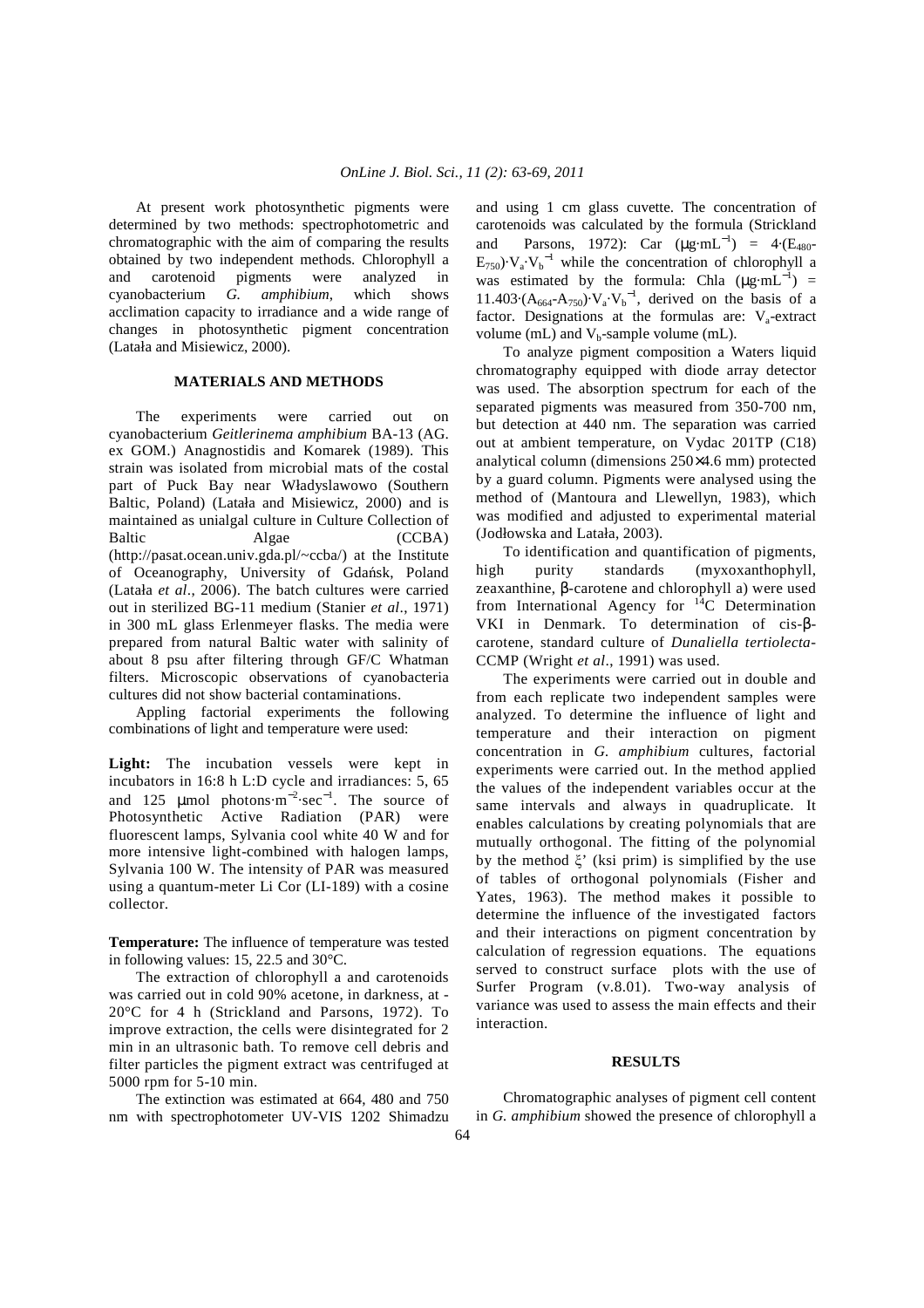and the following carotenoids: myxoxantophyll, zeaxanthine, β-carotene and cis-β-carotene Table 1. The results of pigment concentration obtained by chromatographic and spectrophotometric method Table 2 were used to plot the correlation curves describing linear relationship between applied methods of pigment detection (Fig. 1). The degree of relationship was described by correlation coefficients. In case of chlorophyll a results the correlation coefficient was 0.970 (Fig. 1A) whereas for carotenoids it was 0.978 (Fig. 1B). The highest correlation coefficient was noted for the results of the ratio of carotenoids to chlorophyll a and it was 0.997 (Fig. 1C).

 The factorial experiments showed that the ratio of carotenoids to chlorophyll a was influenced by PAR as well as temperature, but stronger effect was noted in the case of irradiance. It was reflected in variance analysis Table 3. On chromatographic method Table 3A, 96% of total sum of squares was accounted for by irradiation sum of squares whereas for temperature and interaction of the main factors it

was only: 3.3 and 0.7%. The results of variance analysis obtained spectrophotometrically are similar Table 3B. About 93% of total sum of squares was accounted for by irradiation sum of squares whereas for temperature and interaction of the main factors it was only about: 5 and 2%. It was noted that the values of the ratio of carotenoids to chlorophyll a varied in direct proportion to irradiance and inverse proportion to temperature. On the basis of factorial experiments it was found that the highest values of measured parameter was in the range of irradiance of 100-120 µmol photons $\cdot$ m<sup>-2</sup> $\cdot$ s<sup>-1</sup> and temperature of 15-20°C (Fig. 2).

Table 1: Spectral properties of chlorophyll and carotenoid pigments of *G. amphibium*

| Peak   |                           | Retention  | Absorption  |
|--------|---------------------------|------------|-------------|
| number | Pigment                   | time (min) | maxima (nm) |
|        | Myxoxanthophyll           | 10.46      | 475.0 504.1 |
|        | Zeaxanthine               | 12.83      | 453.3478.7  |
| 3      | Chlorophyll a             | 15.02      | 431.5 665.0 |
|        | $\beta$ -carotene         | 26.61      | 453.3478.7  |
|        | $Cis$ - $\beta$ -carotene | 27.51      | 446.0471.4  |

#### Table 2: Mean values (standard deviation) of chlorophyll a and carotenoids

|                                                                                  |                   | Temperature $(^{\circ}C)$ |             |             |
|----------------------------------------------------------------------------------|-------------------|---------------------------|-------------|-------------|
| Irradiance<br>( $\mu$ mol photons·m <sup>-2</sup> ·sec <sup>-1</sup> )<br>Method |                   | 15                        | 22.5        | 30          |
|                                                                                  | Spectrophotometer | 0.27(0.040)               | 0.49(0.024) | 0.52(0.038) |
|                                                                                  | HPLC              | 0.29(0.085)               | 0.51(0.055) | 0.65(0.096) |
| 65                                                                               | Spectrophotometer | 0.02(0.003)               | 0.43(0.028) | 0.32(0.021) |
|                                                                                  | HPLC              | 0.02(0.003)               | 0.50(0.022) | 0.37(0.011) |
| 125                                                                              | Spectrophotometer | 0.03(0.002)               | 0.38(0.023) | 0.47(0.037) |
|                                                                                  | HPLC              | 0.03(0.004)               | 0.49(0.069) | 0.55(0.027) |

Table 1B: Mean values (standard deviation) of chlorophyll a Concentration (μg·mL<sup>-1</sup>) and the ratio of carotenoids to chlorophyll a

|                                                                   |                   | Temperature $(^{\circ}C)$ |             |             |  |
|-------------------------------------------------------------------|-------------------|---------------------------|-------------|-------------|--|
| Irradiance                                                        |                   |                           |             |             |  |
| (umol photons $\cdot$ m <sup>-2</sup> $\cdot$ sec <sup>-1</sup> ) | Method            |                           | 22.5        | 30          |  |
|                                                                   | Spectrophotometer | 0.09(0.001)               | 0.18(0.007) | 0.17(0.007) |  |
|                                                                   | <b>HPLC</b>       | 0.10(0.030)               | 0.17(0.048) | 0.18(0.030) |  |
| 65                                                                | Spectrophotometer | 0.02(0.009)               | 0.33(0.006) | 0.24(0.016) |  |
|                                                                   | <b>HPLC</b>       | 0.02(0.001)               | 0.40(0.055) | 0.30(0.010) |  |
| 125                                                               | Spectrophotometer | 0.04(0.001)               | 0.50(0.019) | 0.58(0.014) |  |
|                                                                   | <b>HPLC</b>       | 0.05(0.002)               | 0.64(0.051) | 0.68(0.056) |  |

Table 1C: Mean values (standard deviation) of chlorophyll a *G. amphibium* growing at different temperature and irradiance conditions on the basis of spectrophotometric and HPLC method

|                   | Temperature $(^{\circ}C)$ |              |             |  |
|-------------------|---------------------------|--------------|-------------|--|
|                   |                           |              |             |  |
| Method            |                           | 22.5         | 30          |  |
| Spectrophotometer | 0.37(0.006)               | 0.36(0.015)  | 0.34(0.004) |  |
| <b>HPLC</b>       | 0.36(0.004)               | 0.32(0.003)  | 0.29(0.008) |  |
| Spectrophotometer | 1.14(0.063)               | 0.76(0.016)  | 0.75(0.044) |  |
| <b>HPLC</b>       | 1.00 (0.091)              | 0.80(0.096)  | 0.79(0.098) |  |
| Spectrophotometer | 1.44 (0.029)              | 1.29(0.053)  | 1.24(0.058) |  |
| <b>HPLC</b>       | 1.44 (0.061)              | 1.30 (0.029) | 1.24(0.092) |  |
|                   |                           |              |             |  |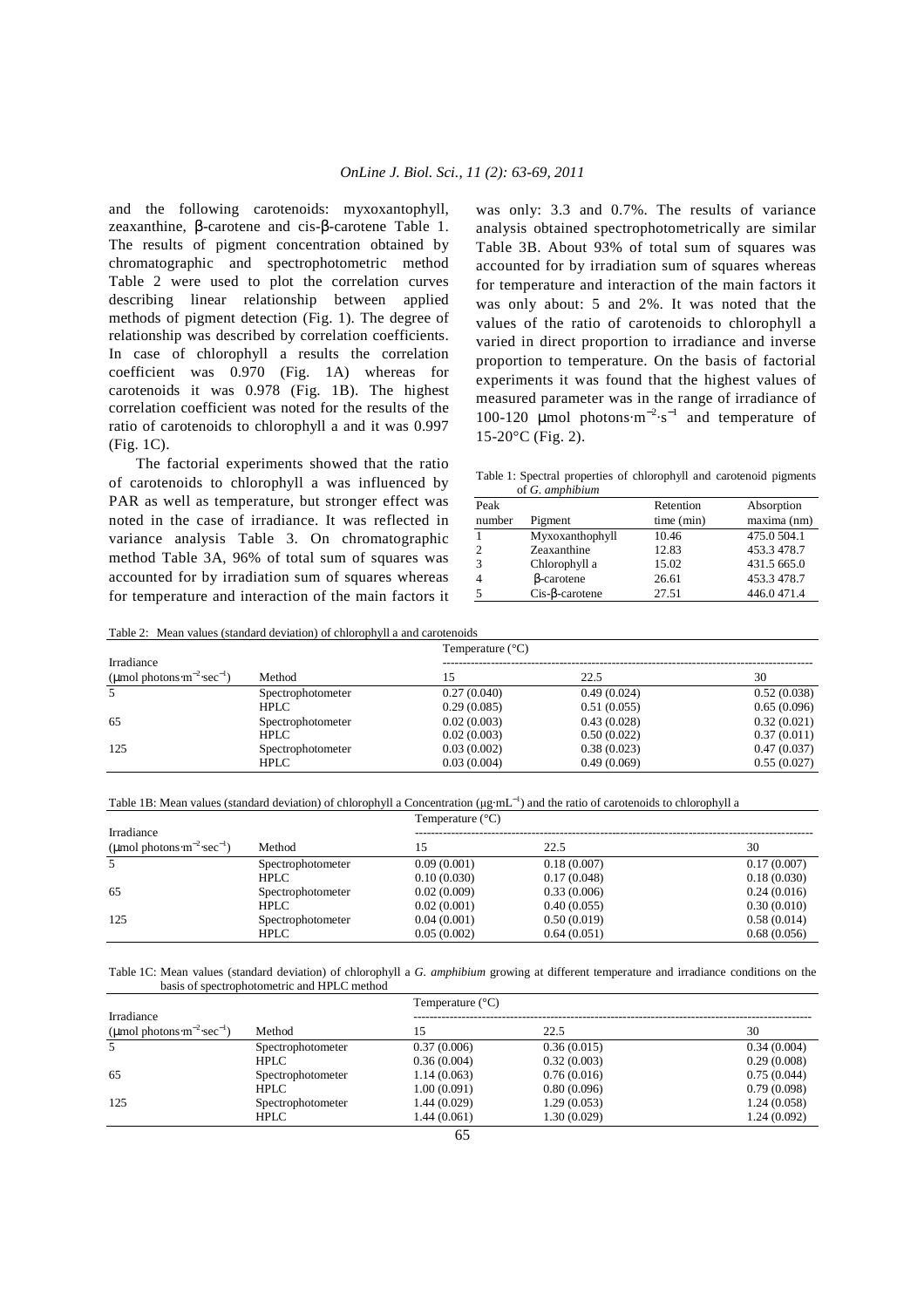Table 3: Two-way factorial variance analysis of the ratio of carotenoids to chlorophyll *a* in *G. amphibium* on the basis

| of HPLC             |               |      |      |          |
|---------------------|---------------|------|------|----------|
|                     | DF            | Ss   | Mss  | F        |
| Source of variation | $\mathcal{D}$ | 5.87 | 2.94 | 619.23*  |
| <b>Irradiation</b>  |               | 0.20 | 0.10 | $21.33*$ |
| Temperature         |               | 0.04 | 0.01 | 1.98*    |
| Interaction         | 27            |      | 0.00 |          |
| Error               |               | 6.11 |      |          |
|                     |               |      |      |          |

Table 1B: Two-way factorial variance analysis of the ratio of carotenoids to chlorophyll *a* in *G. amphibium* on the basis of spectrophotometric method

|                     | DF | Ss   | Mss  |           |
|---------------------|----|------|------|-----------|
| Source of variation |    | 5.52 | 2.76 | 15425.79* |
| Irradiation         |    | 0.30 | 0.15 | 835.33*   |
| Temperature         |    | 0.11 | 0.03 | $147.35*$ |
| Interaction         | 27 |      | 0.00 |           |
| Error               |    | 5.93 |      |           |



Fig. 1: Correlation coefficients between the results obtained by spectrophotometric and HPLC method (A) chlorophyll a  $(\mu g \cdot mL^{-1})$ , (B) carotenoids ( $\mu$ g·mL<sup>-1</sup>), (C) car/chla



Fig. 2: Response-surface estimation of carotenoids/chlorophyll a ratio in *G. amphibium* at different irradiance (µmol photons⋅m<sup>-2</sup>⋅sec<sup>-1</sup>) and temperature (°C) levels on the basis of (A) HPLC, (B) Spectrophotometric method

### **DISCUSSION**

 The results of chlorophyll and carotenoid concentration obtained by HPLC analysis were compared with the results from spectrophotometer. High values of correlation coefficients (0.970 for chlorophyll, 0.978 for carotenoid and 0.997 for car/chl) show a great concurrence of the results obtained by two independent methods. There were no observed degradation products of chlorophyll a in extracts from the cultures of *G. amphibium*, therefore the results from the spectrophotometric method were very similar to the results from HPLC. On the basis of the experiments it was found that, for the determination of pigment concentration in culture, the spectrophotometric method was very handy to use, especially if only the total sum of carotenoids was more important for us. The method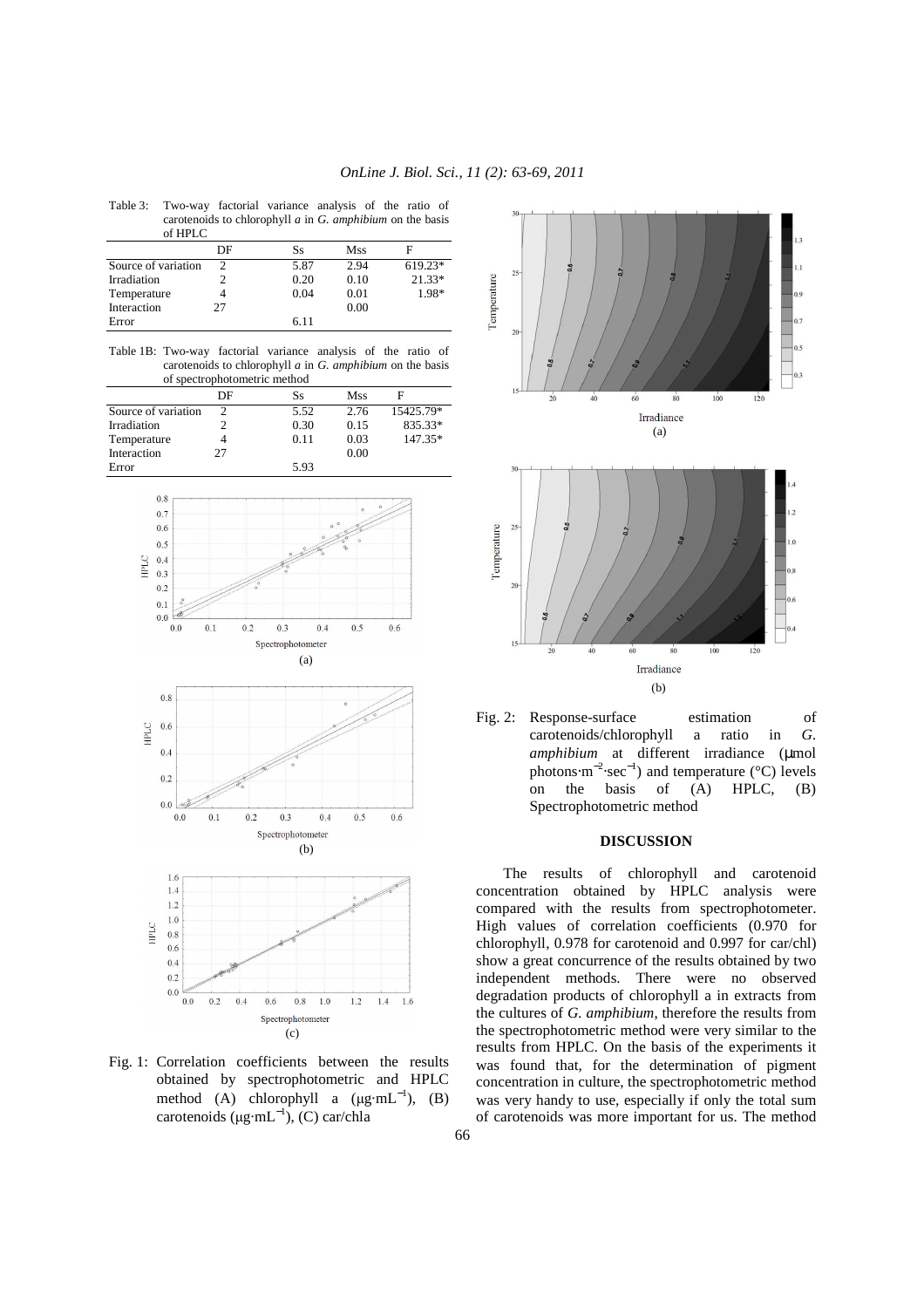permits us to achieve good results in very simply way, at inconsiderable financial outlays.

 However, Murray *et al*. (1986) achieved low correlation, merely 0.54, between the results of chlorophyll a concentration obtained by HPLC and spectrophotometer in allomers-and chlorophyllides-rich field samples. Similarly, Meyns *et al*. (1994) associated the differences in the measurements by chromatographic and spectrophotometric methods with the degradation products of chlorophyll a in samples. The results by spectrophotometer were about 10-15% higher than by HPLC. Plante-Cuny *et al*. (1993) found that the presence of chlorophyllide a in deposit samples caused a rise in values of chlorophyll a concentration measured by spectrophotometer. The scientists suggested that the spectrophotometric method could be routinely used in pigments analysis provided that the amount of chlorophyllide a was not higher than 5% of the total sum of chlorophyll a and chlorophyllide a. Since there are degradation products in field samples the only reliable and recommended method to detect pigments is HPLC (Jeffrey *et al*., 1997). However, Louda and Monghkonsri (2004) achieved excellent results for the spectrophotometric chlorophyll a determination compared with HPLC derived data. The correlation coefficients were in the range 0.9361- 0.9987. Unfortunately the correlation coefficient for the spectrophotometric determination of pheopigments (by the classic method of Lorenzen (1967) in comparison with HPLC results was poor  $(0.0271)$ .

 The analysis of the ratio of carotenoid pigments to chlorophyll a is useful to understand the reaction of organism to culture conditions. In many phytoplankton species growing at high irradiances it is often observed an increase in the ratio of carotenoids to chlorophyll a in their thylakoid membranes. Some carotenoid pigments, like β-carotene and zeaxanthine, can play important role in photoprotection (Richardson *et al*., 1983; Davison, 1991; Quesada *et al*., 1995; Roos and Vincent, 1998). The experiments showed an acclimation capacity of Baltic cyanobacterium *G. amphibium* to irradiance changes. The observed difference between the minimum values of the carotenoid ratio to chlorophyll a and the maximum ones in the range of tested factors was fourfold (Fig. 2). In another planktonic cyanobacterium, *Pseudoanabaena galeata*, it was found that in the range of irradiance from 0.5-100 µmol photons·m<sup>-2</sup>·sec<sup>-1</sup> the parameter changed merely 1.3× in the range of 1.67-2.14 (Romo, 1994). However, the ratio of carotenoids to chlorophyll a at *Oscillatoria agardhii* increased about 2.2× with an increase in irradiance from 50-230 umol photons·m<sup>−</sup><sup>2</sup> ·sec<sup>−</sup><sup>1</sup>(Millie *et al*., 1990), but at *Anabaena*  *circinalis* the values of the same relation were constant in the same range of irradiance (Millie *et al*., 1992). (Paerl *et al*., 1983) suggested that high ratio of carotenoids to chlorophyll a was correlated with an effective protection against photoinactivation of photosynthetic apparatus and also improved photosynthetic efficiency.

# **CONCLUSION**

 Spectrophotometric method can be successfully and universally applied for pigment analysis and in studies concerning photoacclimation strategies. This method enables estimation the amount of photosynthetic pigments in simple and quick way.<br>Moreover, spectrophotometric method gives Moreover, spectrophotometric method gives comparable results to HPLC method, especially in samples without degradation products of chlorophyll a.

# **ACKNOWLEDGEMENT**

 This study was supported by research grants from the Council for Science-Poland (6 PO4F 117 21, 3 PO4F 027 23).

### **REFERENCES**

- Anagnostidis, K. and J. Komarek, 1988. Modern approach to the classification system of cyanophytes. 3 - Oscillatoriales. Arch. Hydrobiol. Suppl. 80, Algological Studies, 50-53: 327-472.
- Andersen, R.A., R.R. Bidigare, M.D. Keller and M. Latasa, 1996. A comparison of HPLC pigment signatures and electron microscopic observations for oligotrophic waters of the North Atlantic and Pacific Oceans. Deep Sea Res. Topical Stud. Oceanography, 43: 517-537. DOI: 10.1016/0967- 0645(95)00095-X
- Buchaca, T., M. Felip and J. Catalan, 2005. A comparison of HPLC pigment analyses and biovolume estimates of phytoplankton groups in an oligotrophic lake. J. Plankton Res., 27: 91-101. DOI: 10.1093/plankt/fbh154pap
- Davison, I.R., 1991. Environmental effects on algal photosynthesis: Temperature. J. Phycol., 27: 2-8. DOI: 10.1111/j.0022-3646.1991.00002.x
- Fisher, R.A. and F. Yates, 1963. Statistical Tables for Biological, Agricultural and Medical Research. 6th Edn., Olivier and Boyd, Edinburgh, pp: 138.
- Jeffrey, S.W., R.F.C. Mantoura and S.W. Wright, 1997. in oceanography: Guidelines to Modern Methods. 2nd Edn., UNESCO Publishing, Paris, France, ISBN 9231032755, pp: 661.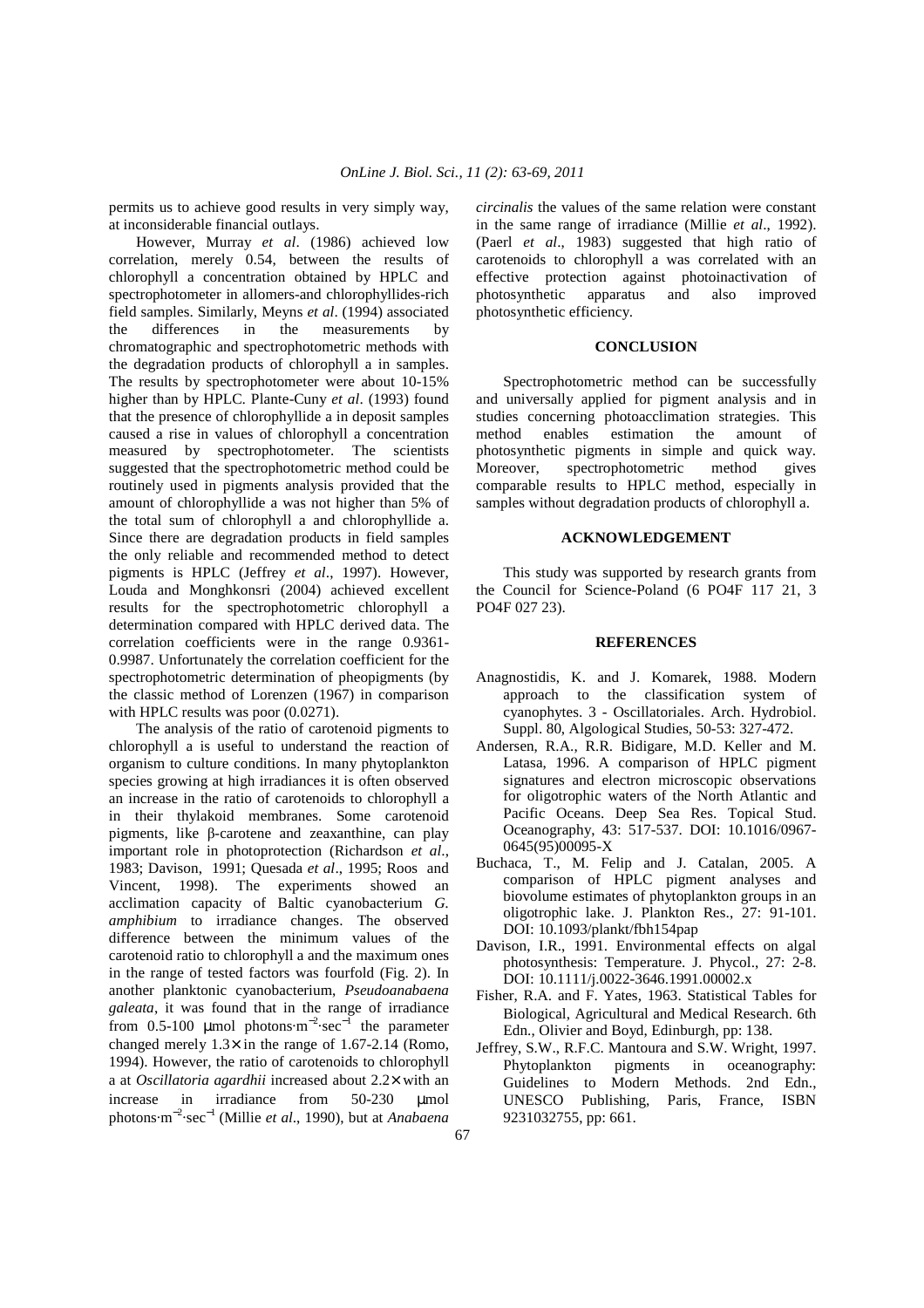- Jodłowska, S. and A. Latała, 2003. Simultaneous separation of chlorophylls and carotenoids by RP-HPLC in some algae and cyanobacteria from the southern baltic. Ocean. Hydrob. Stud., 32: 81-89.
- Jodłowska, S. and A. Latała, 2010. Photoacclimation strategies in the toxic cyanobacterium *Nodularia spumigena* (Nostocales, Cyanobacteria). Phycologia, 49: 203-211. DOI: 10.2216/PH08-14.1
- Latała, A. and S. Misiewicz, 2000. Effects of light, temperature and salinity on the growth and chlorophyll a content of Baltic cyanobacterium Phormidium amphibium. Arch. Hydrobiol. Supplementband, Algological Stud., 136: 157-180.
- Latała, A., S. Jodłowska and F. Pniewski, 2006. Culture Collection of Baltic Algae (CCBA) and characteristic of some strains by factorial experiment approach. Algological Stud., 122: 137- 154. DOI: 10.1127/1864-1318/2006/0122-0137
- Llewellyn, C.A., J.R. Fishwick and J.C. Blackford, 2005. Phytoplankton community assemblage in the English Channel: a comparison using chlorophyll a derived from HPLC-CHEMTAX and carbon derived from microscopy cell counts. J. Plankt. Res., 27: 103-119. DOI: 10.1093/plankt/fbh158
- Lorenzen, C.J., 1967. Determination of chlorophyll and phaeopigments: Spectrophotometric equations. Limnol. Oceanogr., 12: 343-346.
- Louda, J.W. and P. Monghkonsri, 2004. Comparison of spectrophotometric estimates of chlorophylls-a, -b, -c and 'pheopigments' in Florida Bay seston with that obtained by high performance liquid chromatography-photodiode array analyses. Fla. Scient., 67: 281-292.
- Mantoura, R.F.C. and C.A. Llewellyn, 1983. The rapid determination of algal chlorophyll and carotenoid pigments and their breakdown products in natural waters by reverse-phase high-performance liquid chromatography. Anal. Chem. Acta, 151: 297-314. DOI: 10.1016/S0003-2670(00)80092-6
- Meyns, S., R. Illi and B. Ribi, 1994. Comparison of chlorophyll-a analysis by HPLC and spectrophotometry: where do the differences come from? Arch. Hydrobiol., 132: 129-139.
- Millie, D.F., C.M. Hersh and C.P. Dionigi, 1992. Simazine-induced inhibition in photoacclimated populations of Anabaena circinalis (Cyanophyta). J. Phycol., 28: 19-26. DOI: 10.1111/j.0022- 3646.1992.00019.x
- Millie, D.F., D.A. Ingram and C.P. Dionigi, 1990. Pigment and photosynthetic responses of *Oscillatoria agardhii* (Cyanophyta) to photon flux density and spectral quality. J. Phycol., 26: 660- 666. DOI: 10.1111/j.0022-3646.1990.00660.x
- Millie, D.F., H.W. Paerl and J.P. Hurley, 1993. Microalgal pigment assessments using highperformance liquid chromatography: A synopsis of organismal and ecological applications. Can. J. Fish Aquat. Sci., 50: 2513-2527. DOI: 10.1139/f93-275
- Murray, A.P., C.F. Gibbs and A.R. Longmore, 1986. Determination of chlorophyll in marine waters: Intercomparison of a rapid HPLC method with full HPLC, spectrophotometric and fluorometric methods. Marine Chem., 19: 211-227. DOI: 10.1016/0304-4203(86)90024-1
- Paerl, H.W., J. Tucker and P.T. Bland, 1983. Carotenoid enhancement and its role in maintaining blue-green algal (*Microcystis aeruginosa*) surface blooms. Limnol. Oceanogr., 28: 847-857.
- Plante-Cuny, M.R., C.H. Barranguet, D. Bonin and C. Grenz, 1993. Does chlorophyllidea reduce reliability of chlorophylla measurements in marine coastal sediments? Aquatic Sci., 55: 19-30. DOI: 10.1007/BF00877256
- Quesada, A., J.L. Mouget and W.F. Vincent, 1995. Growth of Antarctic cyanobacteria under ultraviolet radiation: UVA counteracts UVB inhibition. J. Phycol., 31: 242-248. DOI: 10.1111/j.0022-3646.1995.00242.x
- Riaux-Gobin, C., C.A. Llewellyn and B. Klein, 1987. Microphytobenthos from two subtidal sediments from North Brittany. II. Variations of pigment compositions and concentrations determined by HPLC and conventional techniques. Mar. Ecol. Prog. Ser., 40: 275-283.
- Richardson, K., J. Beardall and J.A. Raven, 1983. Adaptation of unicellular algae to irradiance: An analysis of strategies. New Phytol., 93: 157-191.
- Ritchie, R.J., 2006. Consistent sets of spectrophotometric chlorophyll equations for acetone, methanol and ethanol solvents. Photosynth. Res., 89: 27-41. DOI: 10.1007/s11120- 006-9065-9
- Romo, S., 1994. Growth parameters of *Pseudanabaena galeata* Böcher in culture under different light and temperature conditions. Arch. Hydrobiol., Algol. Stud., 75: 239-248.
- Roos, J.C. and W.F. Vincent, 1998. Temperature dependence of UV radiation effects on Antarctic cyanobacteria. J. Phycol., 34: 118-125.
- Schagerl, M. and G. Kunzl, 2007. Chlorophyll a extraction from freshwater algae-a reevaluation. Biologia, 62: 270-275. DOI: 10.2478/s11756-007- 0048-x